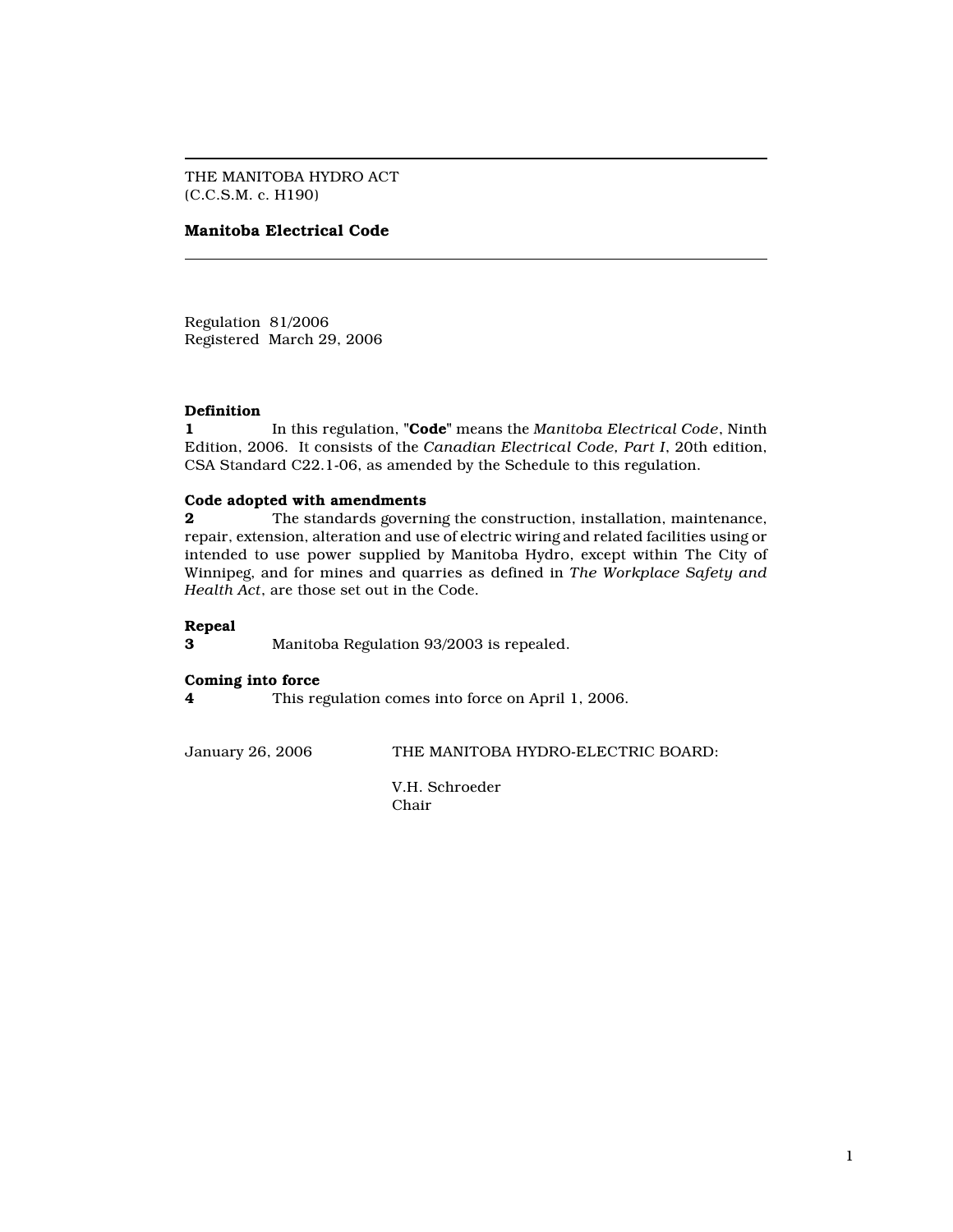## **SCHEDULE**

## AMENDMENTS TO THE CANADIAN ELECTRICAL CODE, PART I

## Amendments to Section 0 — Object, Scope, and Definitions

Section 0 amended

1 Section 0 of the Code is amended

(a) in the definition "Approved", by adding the following after paragraph (b):

- (c) the equipment has been given special acceptance by Manitoba Hydro, or
- (d) the equipment has been given special acceptance by the Minister of Labour and Immigration for Manitoba;

## (b) by adding the following definition:

Chief Electrical Inspector means the person designated by Manitoba Hydro as the chief electrical inspector;

(c) by replacing the definition "Inspection department" with the following:

Inspection department means Manitoba Hydro;

## Amendments to Section 2 — General Rules

#### Rule 2-004 replaced

2 Rule 2-004 is replaced with the following:

#### 2-004 Application for Inspection

- (1) No electrical work with respect to installation, alteration, repair or extension of any electrical equipment shall commence until an electrical permit is issued by the inspection department.
- (2) Notwithstanding Subrule (1), a person licensed under The Electricians' Licence Act (Manitoba) is not required to have an electrical permit for the following electrical work:
	- (a) the replacement or repair of wiring devices with an electrical rating no greater than 30 amperes, 150 volts to ground and not associated with a location as described by section 18 or 20 of the Code; or
	- (b) the replacement or repair of electrical equipment not exceeding 30 amperes, 150 volts to ground and associated with a dwelling unit; or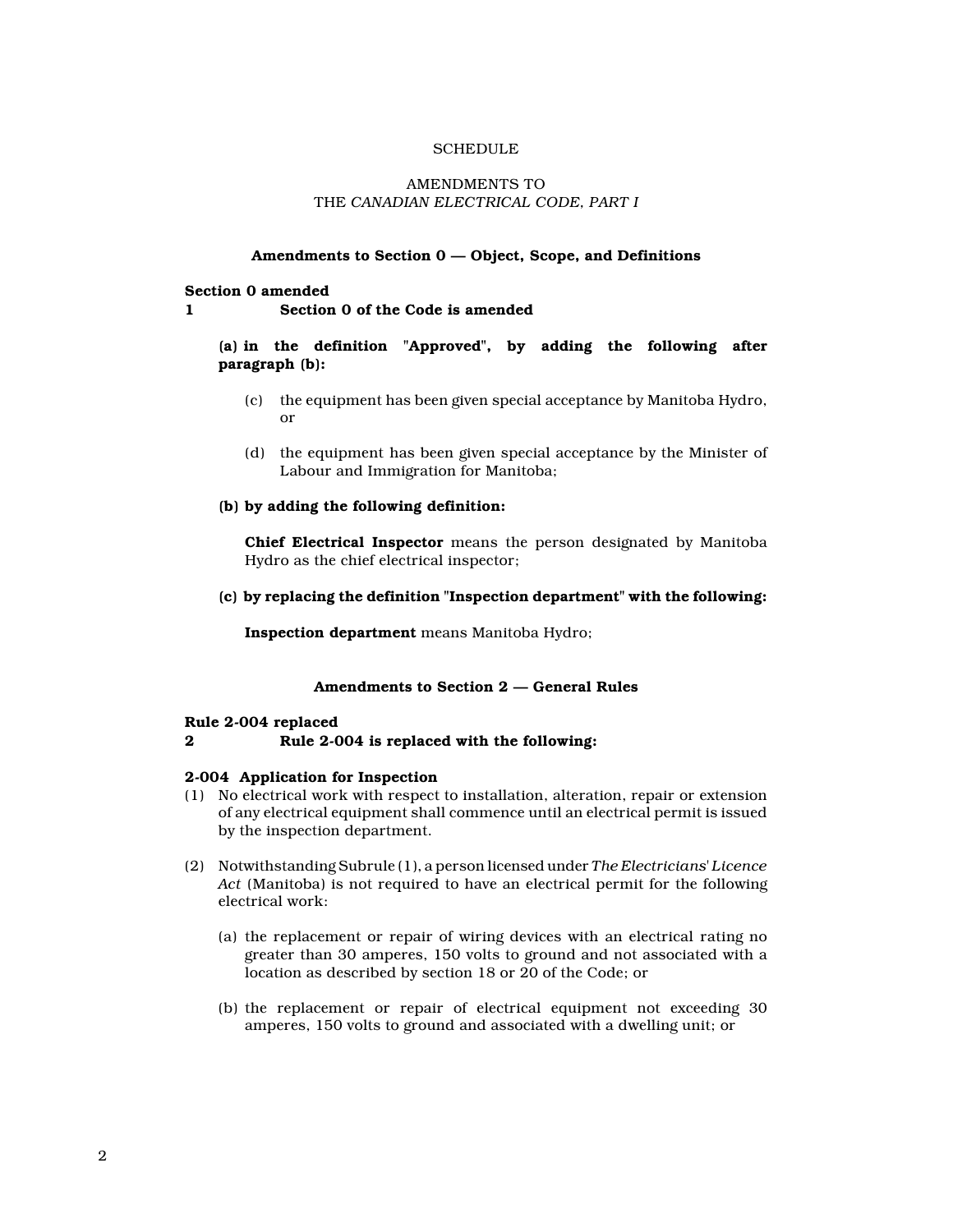- (c) electrical installations:
	- (i) where the cost of labour and materials (excluding the cost of utilization equipment supplied by the circuitry) does not exceed one hundred dollars (\$100.00) as determined by the inspection department in accordance with the current Schedule of Electrical Permit Fees; and
	- (ii) which are not associated with a hazardous location as described by sections 18 or 20 of the Code; and
	- (iii) which are not part of a consumers' service; and
	- (iv) which do not involve the replacement or addition of distribution panels, fusible switches, motor controllers and similar equipment.
- (3) An electrical permit may be issued to:
	- (a) a person licensed under The Electricians' Licence Act (Manitoba) to perform such work as is permitted by the person's licence; or
	- (b) an allied trades person licensed by the Province of Manitoba to perform such electrical work as is permitted by the person's licence; or
	- (c) a qualified person as defined in the Canada Occupational Safety and Health Regulations under the Canada Labour Code for the purposes of work on premises regulated by those regulations; or
	- (d) an owner of residential or farm premises where:
		- (i) the applicant occupies or will occupy the premises as a dwelling, or the premises are part of the farm operation; and
		- (ii) the applicant provides electrical plans which have been examined and accepted by the inspection department; and
		- (iii) the premises, if a building, stands alone or is separated from any other occupancy or other part of the building by a fire wall or fire separation; and
		- (iv) the work to be performed is not in a hazardous location, as defined in the Code; and
		- (v) the electrical rating of the installation does not exceed 150 volts to ground, single phase and 200 amperes.
- (4) An annual electrical permit may be issued for electrical work of a routine nature in connection with the maintenance or operation of a building or plant where such work is required to be performed at frequent intervals and where the owner or occupant of the building or plant employs his own electricians for that purpose, if the applicant agrees to:
	- (a) keep a record of all such work as the work is performed; and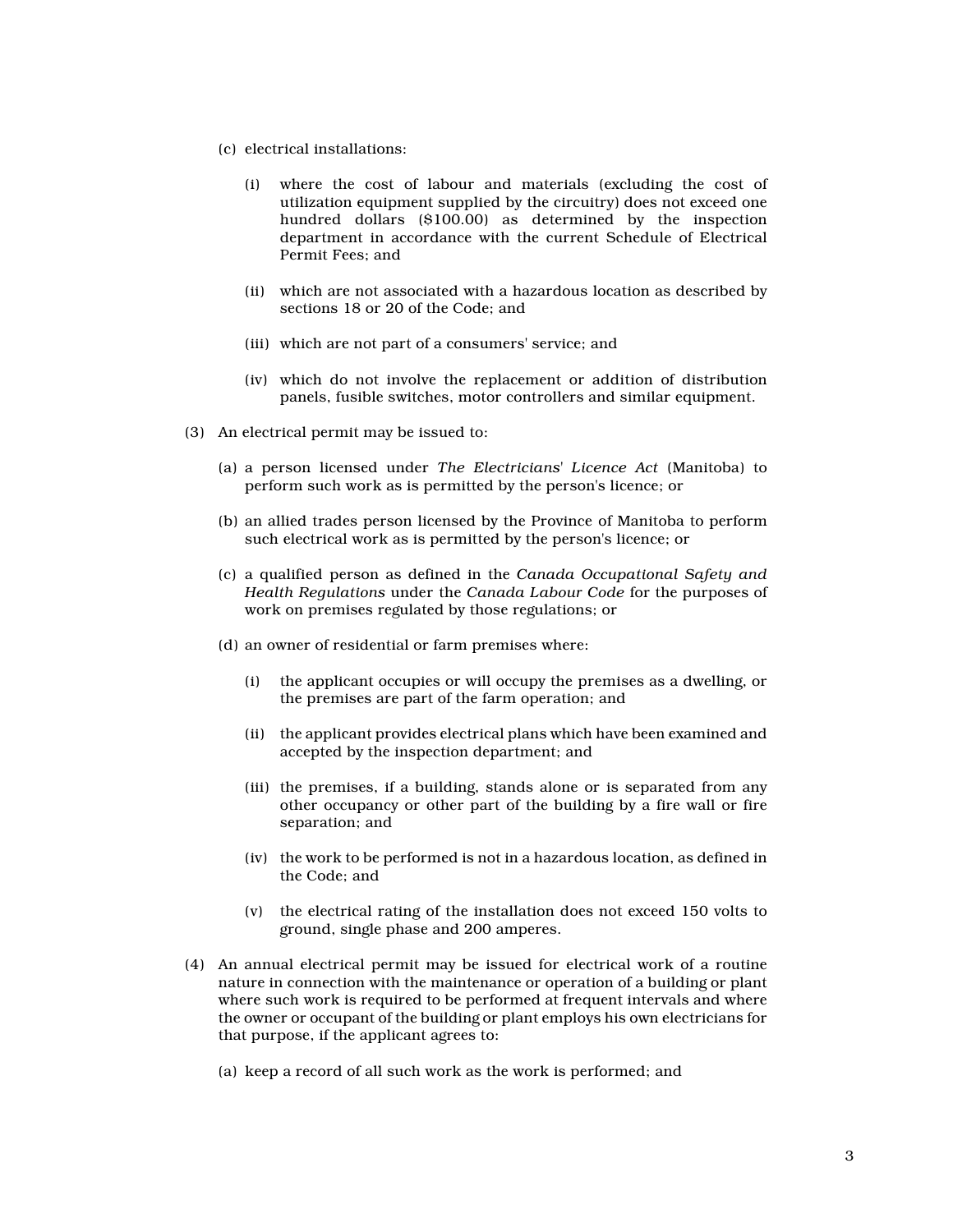- (b) produce this record to the inspection department upon request; and
- (c) remit to the inspection department such fees as are prescribed by the inspection department upon application for an annual permit; and
- (d) pay in full any outstanding fees due to a change in status of the building or plant before the permit is renewed.
- (5) An application for an electrical permit shall be made to the inspection department giving the location and ownership of the premises in, upon or about which electrical work is to be done, the purpose of the work, details of the installation as required by Rule 2-014 and any other particulars required by the inspection department.
- (6) If an application is approved by the inspection department an electrical permit will be issued.
- (7) The inspection department may refuse to issue an electrical permit if:
	- (a) electrical work done previously by the applicant has not been completed to the satisfaction of the inspection department; or
	- (b) there are outstanding fees on previous work done by the applicant.
- (8) A permittee shall notify the inspection department as soon as the electrical work authorized by the electrical permit is completed or when an inspection is required.
- (9) At the request of the permittee, or in other circumstances determined by the Chief Electrical Inspector, the inspection department may inspect the electrical installation pursuant to the electrical permit. If the installation conforms to the Code and the appropriate fees have been paid in full in accordance with the current Schedule of Electrical Permit Fees, the inspection department will, on request, issue a Certificate of Approval.
- (10) The Chief Electrical Inspector may establish terms and conditions for the purposes of the Code, based on criteria including but not limited to safety and compliance with the Code. The inspection department may elect to forgo an inspection where the permittee or an electrician employed by the permittee has been registered by the inspection department. An electrician shall:
	- (a) notify the inspection department when an installation has been completed; and
	- (b) supply the inspection department with a signed declaration that the installation complies with the Code.

The inspection department reserves the right to audit and inspect installations by registered electricians for compliance with the Code and the Schedule of Electrical Permit Fees.

(11) The inspection department may direct the alteration or repair of an existing electrical installation that does not conform with the requirements of the Code.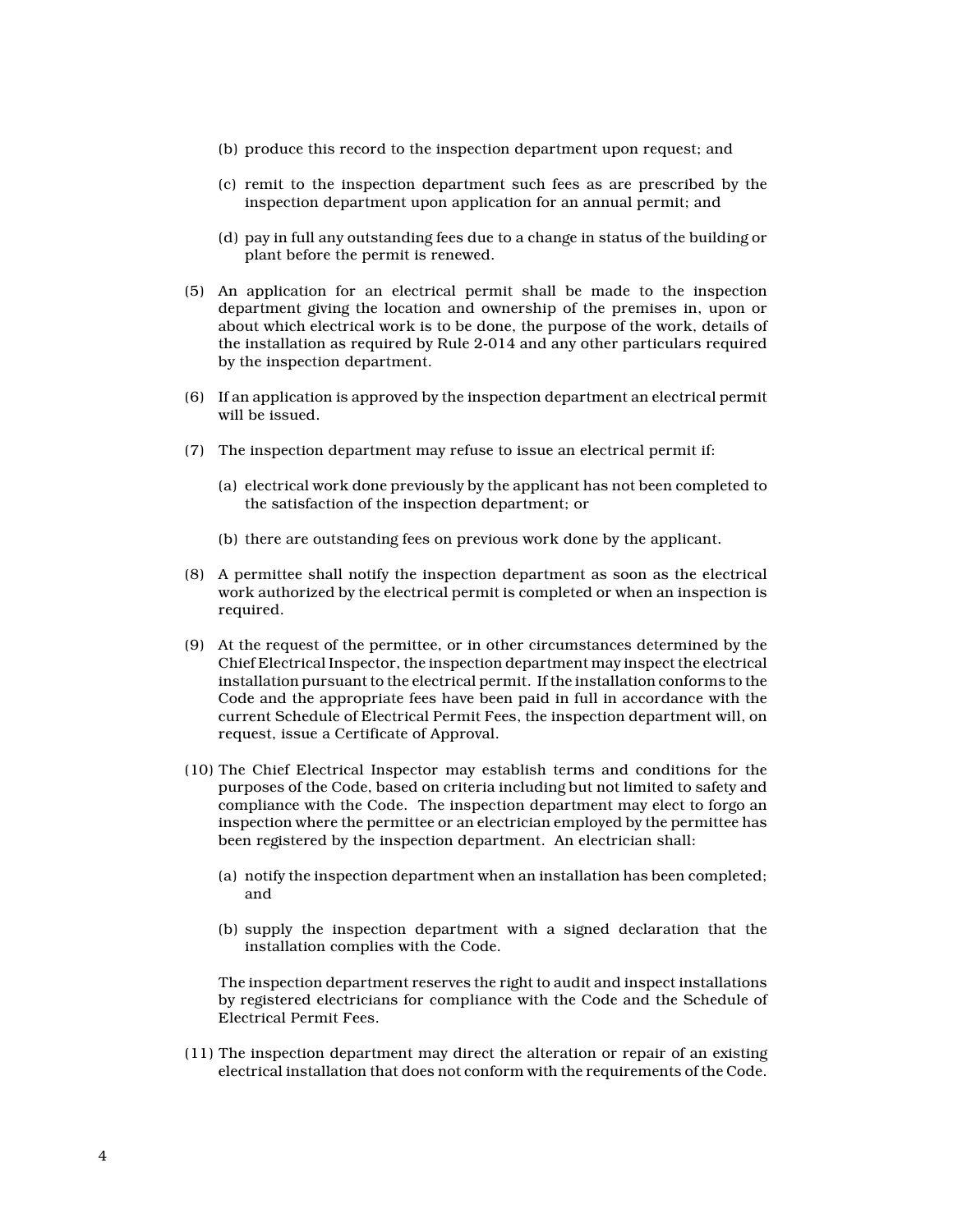- (12) Where an application for an electrical permit is refused or where a permittee does not agree with an electrical inspection report, defect notice or interpretation of Code rules issued on any particular installation, an appeal may be made by contacting the office of the Chief Electrical Inspector of Manitoba Hydro.
- (13) The inspection department may:
	- (a) prohibit the use of an installation until inspected, tested and approved;
	- (b) direct the permittee to carry out and produce results of tests on equipment as considered necessary to ensure that the installation is properly installed.
- (14) An electrical permit will expire 90 days from the date of issuance unless the installation authorized by the electrical permit is commenced or the inspection department, in its discretion, grants an extension.
- (15) An electrical permit will expire 12 calendar months from the date of issuance unless the installation authorized by the electrical permit is not completed and the inspection department, in its discretion, grants an extension.
- (16) The issuance of an electrical permit does not obligate the owner of the premises to have the work done by the permittee.

# Rule 2-006 struck out

### 3 Rule 2-006 (Application for Inspection) is struck out.

#### Rule 2-008 replaced

#### 4 Rule 2-008 (Fees) is replaced with the following:

### 2-008 Fees

- (1) The amount and manner of payment of any fee payable for electrical permits or inspection of electrical installations are as prescribed by the inspection department in the Schedule of Electrical Permit Fees.
- (2) Unless an electrical permit fee is payable in accordance with the terms and conditions established under Subrule (3) for pre-authorized monthly billing accounts, an electrical permit fee shall be paid in full before an electrical permit is issued.
- (3) Manitoba Hydro may establish terms and conditions for pre-authorized monthly billing accounts for the payment of electrical permit fees.
- (4) A cheque or money order in payment of electrical permit or inspection fees shall be made payable to Manitoba Hydro.
- (5) The inspection department has the right at any time to make adjustments in the electrical permit fee payable as a result of additions or deletions to the work specified in the electrical permit or to correct errors in the calculation of fees made at the time the electrical permit was issued.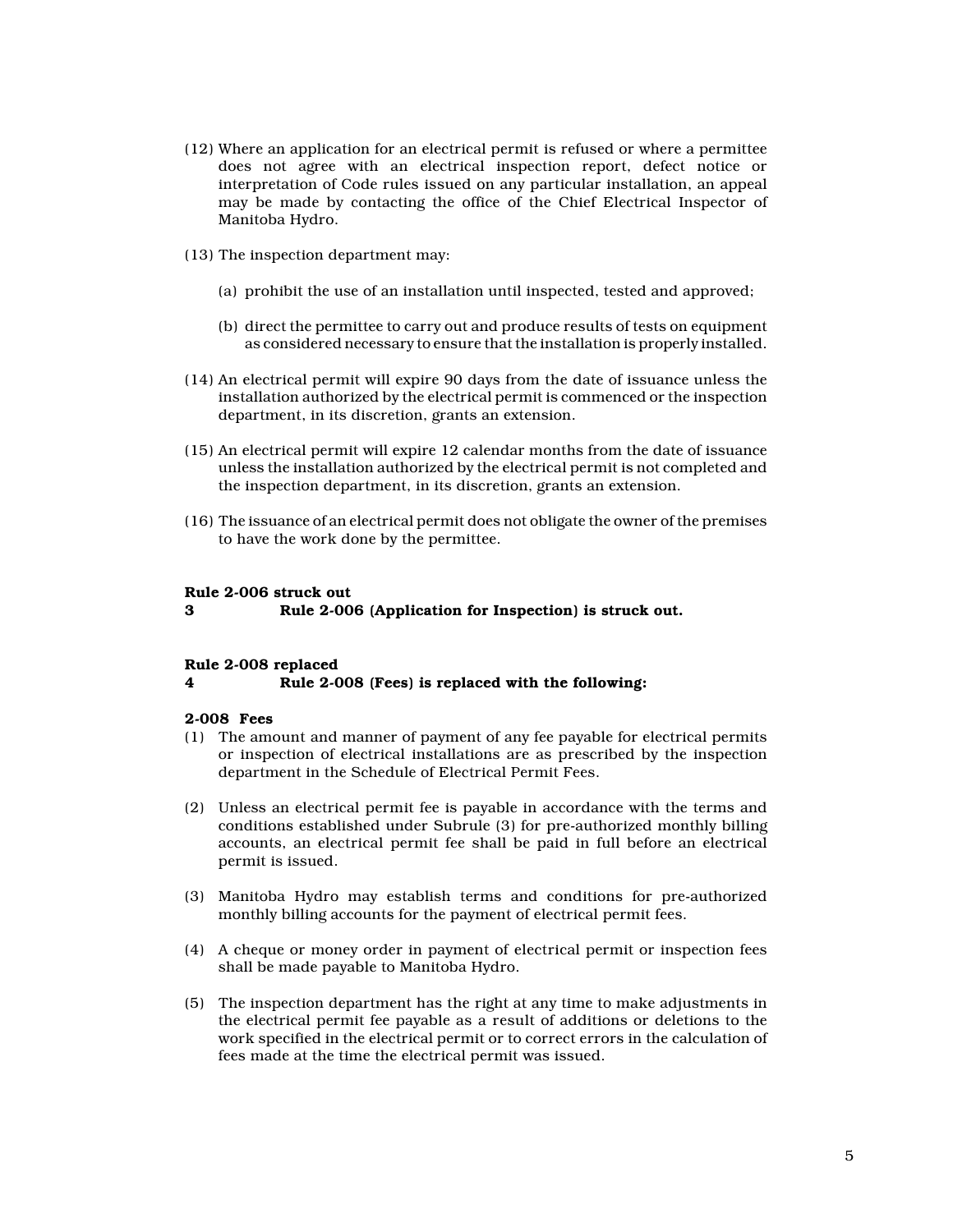(6) The inspection department will refund any fee paid for an unused electrical permit if application is made within one year of the date of the issuance of the electrical permit, but reserves the right to deduct an amount equal to any costs and expenses that it incurs in connection therewith and will in any case deduct an amount equal to the current minimum fee.

#### Rule 2-010 struck out

5 Rule 2-010 (Posting of Permit) is struck out.

### Rule 2-014 replaced

6 Rule 2-014 (Plans and Specifications) is replaced with the following:

#### 2-014 Plans and Specifications

- (1) Plans and specifications are required for:
	- (a) electrical installations where:
		- (i) the installation is carried out by an owner of farm or residential premises; or
		- (ii) the ampacity of the service entrance equipment exceeds 200 amperes single phase or the supply service is multi-phase; or
		- (iii) the installation operates at voltages in excess of 750 volts; or
	- (b) installations covered by section 18, 20, 22, 24 or 36 of the Code; or
	- (c) such other installations as may be prescribed by the inspection department.
- (2) Plans and specifications required by Subrule (1) shall be submitted to the inspection department (one copy to be retained by the inspection department) within 10 days after the electrical permit is issued.
- (3) Drawings and specifications required by sections 24 and 36 of the Code shall be prepared and signed by, and bear the seal of, a registered professional engineer.
- (4) The responsible professional engineer for a large or complex installation, as determined by the Chief Electrical Inspector, shall submit a letter to the inspection department stating his or her responsibility for the inspection of construction for the installation to ensure conformity with the approved plans and specifications. Note: Subrule 2-004(1) still applies.
- (5) Upon completion of an installation under Subrule (4), the responsible professional engineer shall submit a certificate stating:

"I hereby certify that I have inspected the installation for compliance to the approved plans and specifications and find the installation in compliance with the requirements of the Manitoba Electrical Code."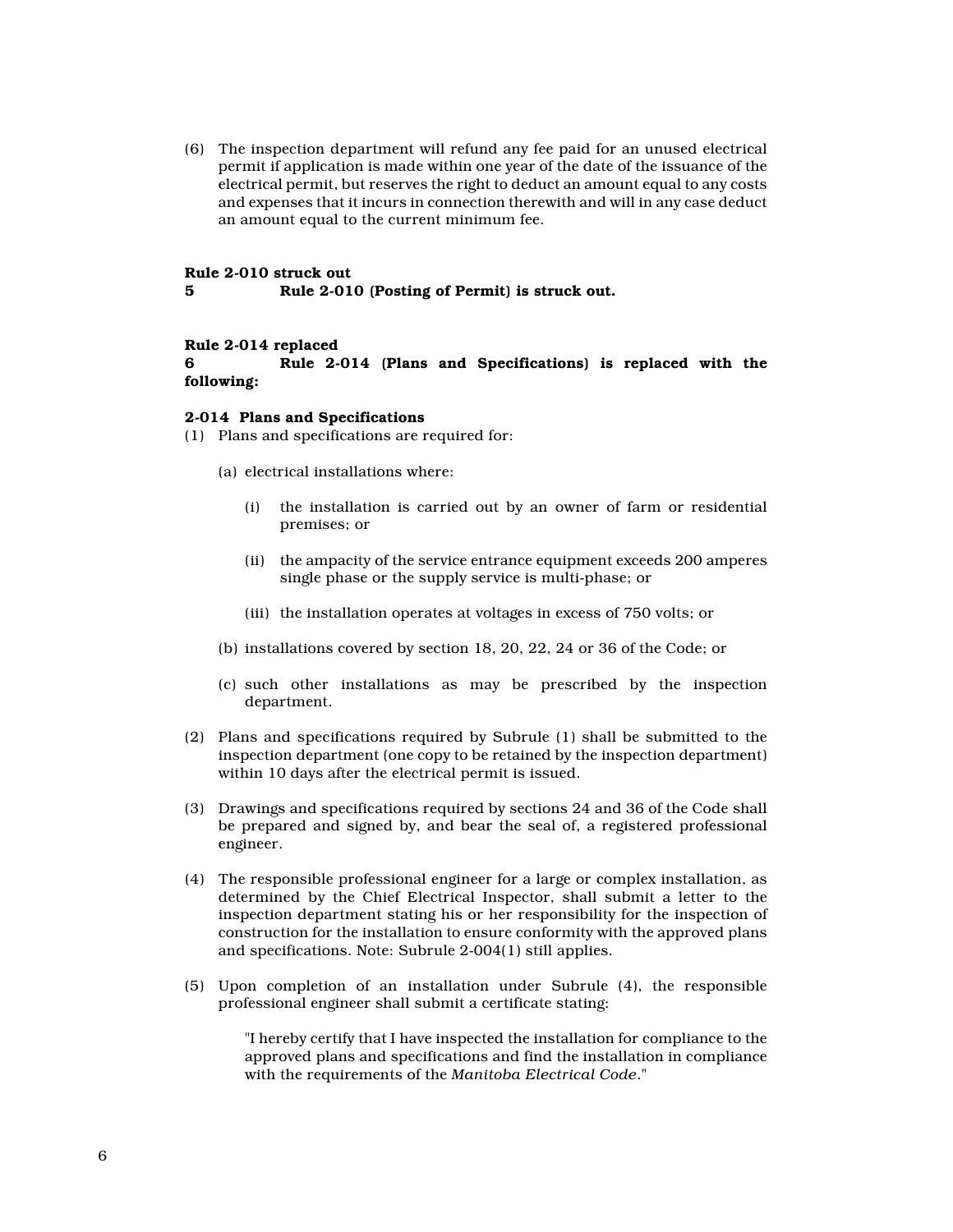(6) Where current transformer revenue metering is required for an installation, plans and a list of loads, as required by the Manitoba Hydro Customer Metering Standards, are required to be submitted before the revenue metering will be ordered by the inspection department.

## Rule 2-025 added

# 7 The following is added after Rule 2-024:

## 2-025 Special Acceptance Inspection

A special acceptance inspection may be made of electrical equipment that is not approved by or does not bear the approval mark of an accredited certification organization. In general, this applies to electrical equipment:

- (a) of other than a regular line of manufacture; or
- (b) manufactured or produced singly or in small quantities; or
- (c) built to a customer's order.

### Rule 2-030 replaced

# 8 Rule 2-030 (Deviation or Postponement) is replaced with the following:

### 2-030 Deviation or Postponement

Notwithstanding Subrule 2-004(9), the inspection department may by special permission approve an installation that does not conform to the standards established by this Code where, in the opinion of the inspection department, the installation provides a standard of safety equivalent to the standard provided by the Code. The special permission shall specify the aspects of the installation that do not conform to the Code and the equivalent electrical requirements.

#### Amendment to Section 6 — Services and Service Equipment

#### Rule 6-400 amended

9 Rule 6-400 (Metering Equipment) is amended by renumbering it as Rule 6-400(1) and by adding the following as Subrule (2):

(2) For determining the type of metering equipment required by the supply authority, reference shall be made to supply authority metering standards which shall be amendatory or additional to Rules 6-402 to 6-412.

## Amendment to Section 10 — Grounding and Bonding

## Subrule 10-700(1) amended

10 Subrule 10-700(1) (Grounding Electrodes) is amended by replacing paragraph (a) with the following:

(a) manufactured grounding electrode shall be copper clad and not less than 15.8 mm in diameter;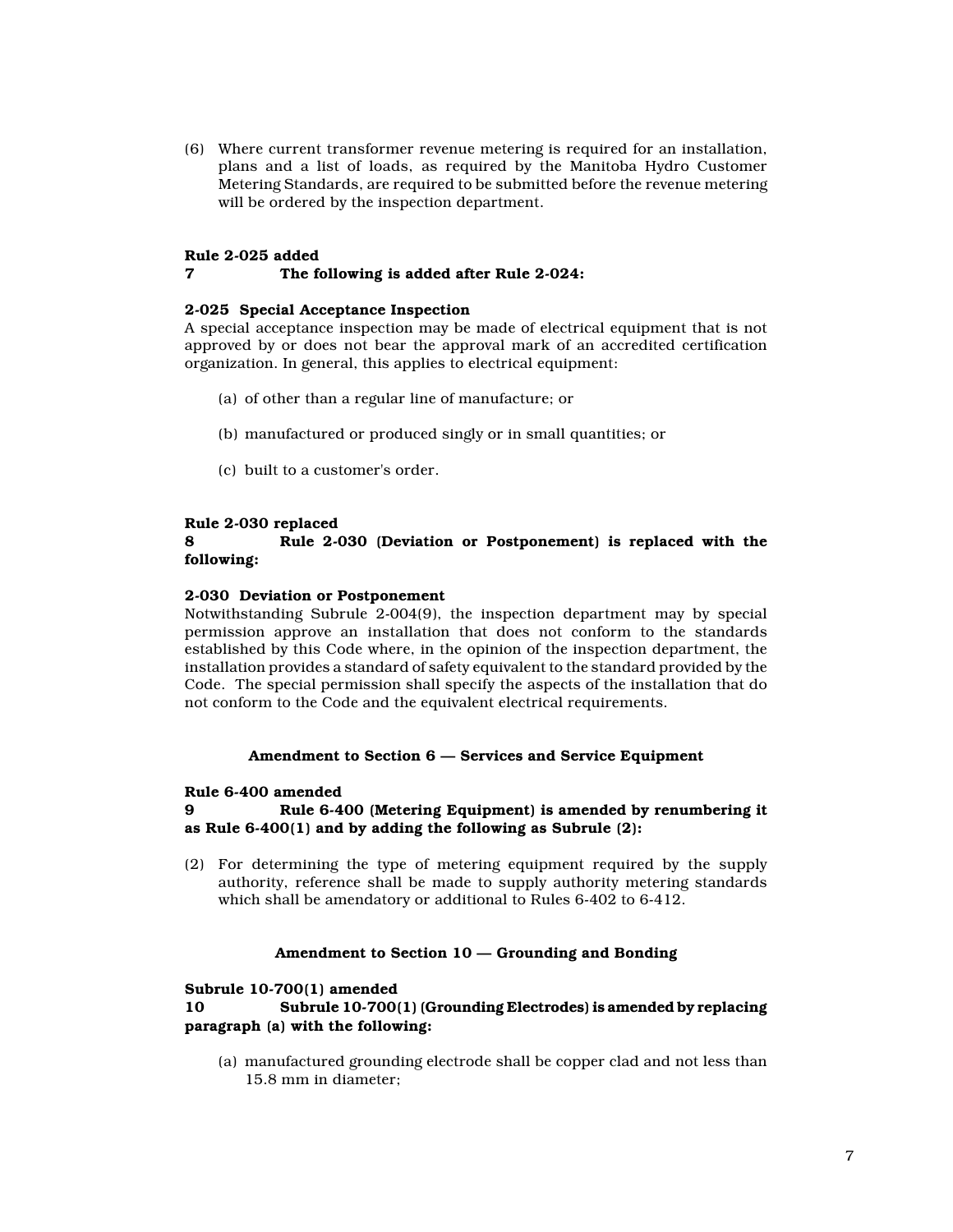### Amendment to Section 12 — Wiring Methods

#### Rule 12-2208 replaced

# 11 Rule 12-2208 (Provisions for Bonding) is replaced with the following:

## 12-2208 Provisions for Bonding

Metal cable trays shall be adequately bonded at intervals not exceeding 15 m and the size of bonding conductors shall be based on the maximum rating or setting of an overcurrent device in the circuits carried by the cable tray in accordance with Rule 10-814.

### Amendments to Section 26 — Installation of Electrical Equipment

## Rule 26-008 replaced

12 Rule 26-008 (Sprinklered Equipment) is replaced with the following:

## 26-008 Sprinklered Equipment

Electrical service and distribution equipment with ventilation openings located in sprinklered buildings or spaces shall be protected where needed by noncombustible hoods or shields so arranged as to minimize interference with the sprinkler equipment.

# Rule 26-700 amended

# 13 Rule 26-700 (Receptacles, General) is amended by adding the following after Subrule (11):

- (12) Where a sump is required by the Winnipeg Building By-law or the Manitoba Building Code for the control of water from a subsurface drainage (weeping tile) system:
	- (a) a receptacle shall be installed for the connection of the sump pump; and
	- (b) the receptacle for the sump pump shall be supplied from a branch circuit that supplies no other outlets or equipment.

# Rule 26-714 amended

14 Rule 26-714 (Receptacles in Single Dwellings) is amended by adding "and" at the end of paragraph (b) and adding the following after paragraph (b):

(c) at least one receptacle shall be provided for each driveway.